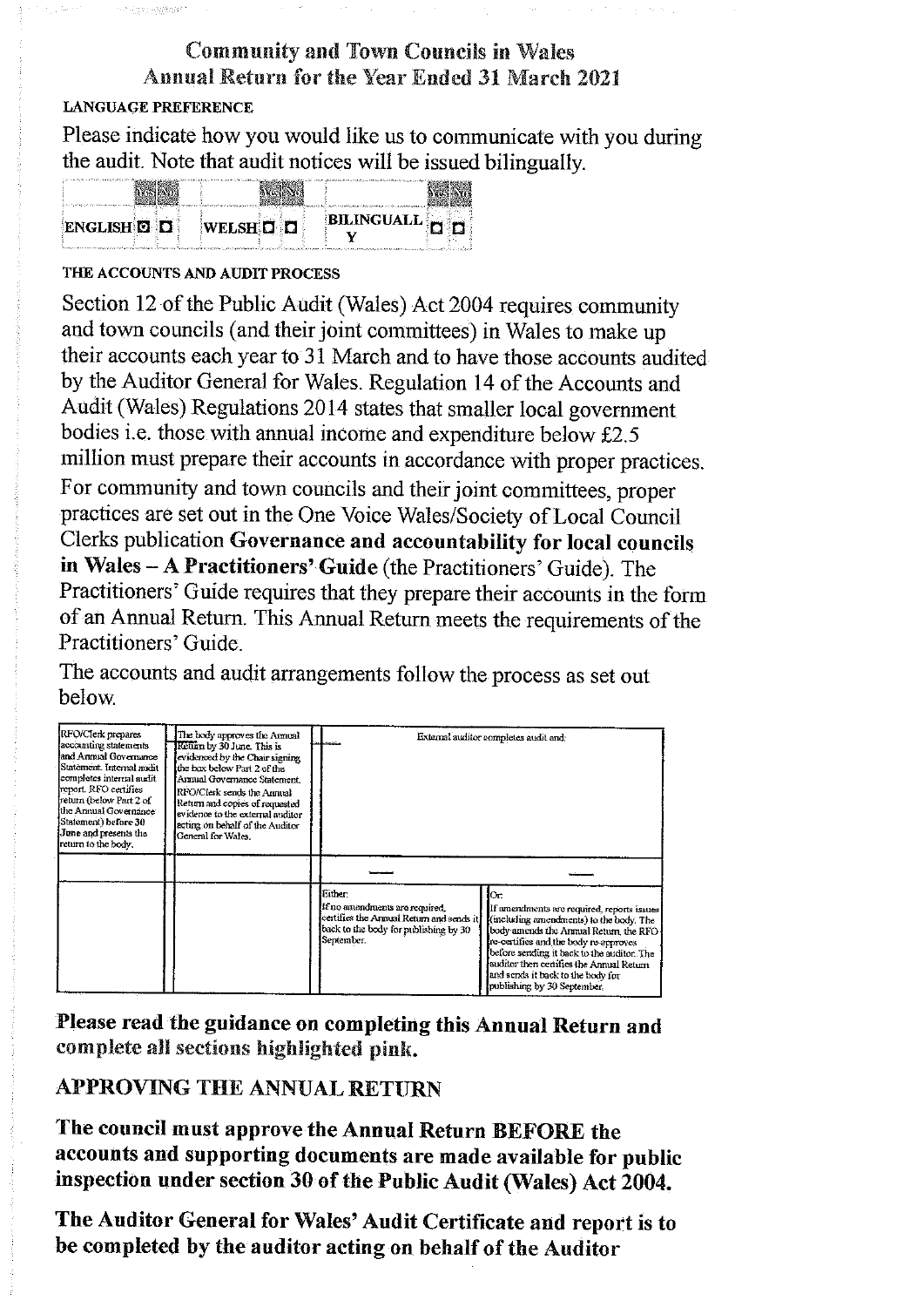General. It MUST NOT be completed by the Clerk/RFO, the Chair or the internal auditor.

Audited and certified returns are sent back to the body for publication and display of the accounting statements, Annual Governance Statement and the Auditor General for Wales' certificate and report.

#### Accounting statements 2020-21 for:

Name of body: Taffs Well and Nantgarw Community Council

 $\mathbf{1}$ 

|                                                | <b>Mail andina</b> |             | evoltes and untilhmee this employees                                                                                                                                                                                         |  |  |  |  |
|------------------------------------------------|--------------------|-------------|------------------------------------------------------------------------------------------------------------------------------------------------------------------------------------------------------------------------------|--|--|--|--|
| ચામા<br><b>Tleat</b><br>ZC 51<br>T. J.         |                    |             | SE NGRUPSI NGRUP RIGIN GUIDI ALBIGINI UMBER S<br>Distinct of the lines. The content of the complete of the content of the content<br>inances and character the underlying supported seconds to chroneler are<br>willi        |  |  |  |  |
|                                                |                    |             | Statement of income and expenditure/receipts and payments                                                                                                                                                                    |  |  |  |  |
| 1. Balances brought<br>forward                 | 29426              |             | 43458 Total balances and reserves at the beginning of the year as recorded in the<br>financial records. Must agree to line 7 of the previous year.                                                                           |  |  |  |  |
| $2.$ (+) Income<br>from local<br>taxation/levy | 36804              |             | 37599 Total amount of income received/receivable in the year from local<br>taxation (precept) or levy/contribution from principal bodies.                                                                                    |  |  |  |  |
| $\mathbf{J.}$ (+) Total other receipts         | 3468               |             | $26$ Total income or receipts recorded in the cashbook minus amounts<br>included in line 2. Includes support, discretionary and revenue grants.                                                                              |  |  |  |  |
| $\left(4. \left(-\right)$ Staff costs          | 10543              |             | $\Omega$ Total expenditure or payments made to and on behalf of<br>all employees. Include salaries and wages, PAYE and NI (employees and<br>employers), pension contributions and related expenses eg. termination<br>costs. |  |  |  |  |
| 5. (-) Loan<br>interest/capital<br>repayments  | 0.                 | 0.          | Total expenditure or payments of capital and interest made during the year<br>on external borrowing (if any).                                                                                                                |  |  |  |  |
| $6.$ (-) Total other<br>payments               | 15727.             |             | 17509 Total expenditure or payments as recorded in the cashbook minus staff<br>costs (line 4) and loan interest/capital repayments (line 5).                                                                                 |  |  |  |  |
| 7. (=) Balances carried<br>forward             |                    |             | $43428$ 63574 Total balances and reserves at the end of the year. Must equal (1+2+3) ~<br>$(4+5+6)$ .                                                                                                                        |  |  |  |  |
| Statement of balances                          |                    |             |                                                                                                                                                                                                                              |  |  |  |  |
| $\delta$ . $\leftrightarrow$ ) Debtors         | $\mathbf{0}$ .     |             | (income and expenditure accounts only: Enter the value of debis owed<br>to the body at the year-end.                                                                                                                         |  |  |  |  |
| $9.$ (+) Total<br>cash and investments         |                    |             | 43428 64669 All accounts: The sum of all current and deposit bank accounts, cash<br>holdings and investments held at 31 March. This must<br>agree with the reconciled cashbook balance as per the bank reconciliation.       |  |  |  |  |
| $10.$ (-) Creditors                            | Œ                  |             | 1095 Income and expenditure accounts only: Enter the value of monies owed<br>by the body (except borrowing) at the year-end.                                                                                                 |  |  |  |  |
| 11. (=) Balances carried<br>forward            |                    | 43428 63574 | Total balances should equal line 7 above: Enter the total of (8+9-10).                                                                                                                                                       |  |  |  |  |
| 12. Total fixed assets and<br>long-term assets | 14028              |             | 14028 The asset and investment register value of all fixed assets and any other<br>long-term assets held as at 31 March.                                                                                                     |  |  |  |  |
| 13. Total borrowing                            | 0.                 | 0.          | The outstanding capital balance as at 31 March of all loans from third<br>parties (including PWLB).                                                                                                                          |  |  |  |  |

| 14. Trust funds | Alert No WAVER STANDARD The body acts as sole trustee for and is responsible for managing (a) trust                                                                                                                            |
|-----------------|--------------------------------------------------------------------------------------------------------------------------------------------------------------------------------------------------------------------------------|
| disclosure note | fund(s) assets (readers should note that the figures above do not include                                                                                                                                                      |
|                 | all sany trust transactions).                                                                                                                                                                                                  |
| 15.             |                                                                                                                                                                                                                                |
|                 | THE FATTERS IS RESERVED ON THE RESERVED OF A REPORT OF A RESERVED OF A RESERVED OF A RESERVED OF A RESERVED OF A RESERVED OF A RESERVED OF A RESIDENCE OF A RESIDENCE OF A RESIDENCE OF A RESIDENCE OF A RESIDENCE OF A RESIDE |

### **Annual Governance Statement (Part 1)**

We acknowledge as the members of the Council/Board/Committee, our responsibility for ensuring that there is a sound system of internal control, including the preparation of the accounting statements. We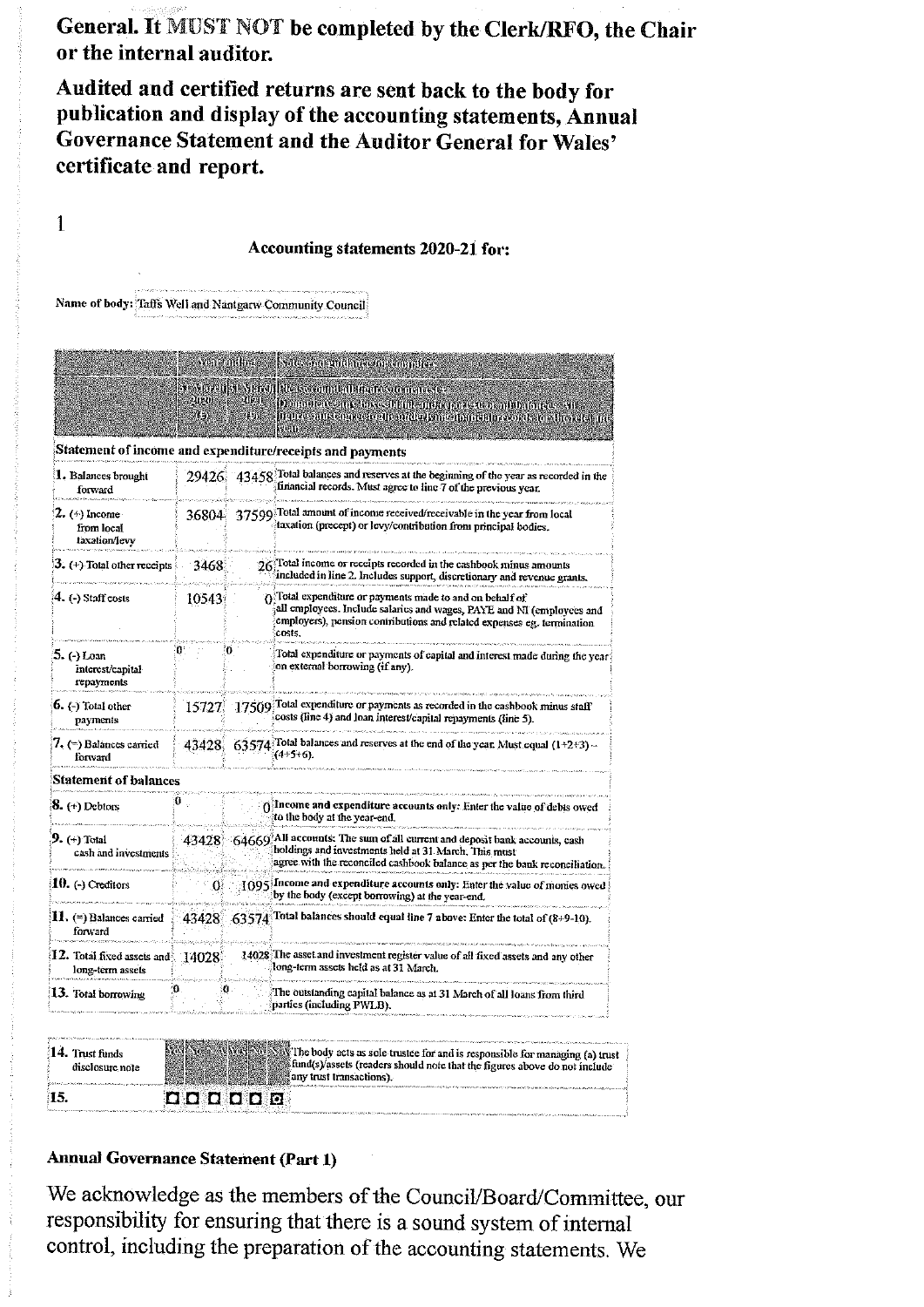confirm, to the best of our knowledge and belief, with respect to the accounting statements for the year ended 31 March 2021, that:

|     |                                                                                                                                                                                                                                                                                                                              |            | <b><i>Survein</i></b> | Agreed PS at Standards that the<br><b>Commodistrandix committee</b>                                                                                                    | lvea Nd  |
|-----|------------------------------------------------------------------------------------------------------------------------------------------------------------------------------------------------------------------------------------------------------------------------------------------------------------------------------|------------|-----------------------|------------------------------------------------------------------------------------------------------------------------------------------------------------------------|----------|
| 1.  | We have put in place arrangements for:<br>* effective financial management during the year; and<br>the preparation and approval of the accounting statements.                                                                                                                                                                |            | o a                   | Properly sets its budget and manages its<br>money and prepares and approves its<br>accounting statements as prescribed by<br>law.                                      | 6.12     |
| 2.  | We have maintained an adequate system of internal<br>control, including measures designed to prevent<br>and detect fraud and corruption, and reviewed its<br>effectiveness.                                                                                                                                                  |            | ם ם                   | Made proper arrangements<br>and accepted responsibility for<br>safeguarding the public money<br>and resources in its charge.                                           | 6, 7     |
| 3.  | We have taken all reasonable steps to assure<br>ourselves that there are no matters of actual or potential non-<br>compliance with laws, regulations and codes of practice that<br>could have a significant financial effect on the ability of the<br>Council/Board/Committee to conduct its business or on its<br>finances. | o o        |                       | Has only done things that it has<br>the legal power to do and has conformed<br>to codes of practice and standards in the<br>way it has done so.                        | 6        |
| Ά.  | We have provided proper opportunity for the<br>exercise of electors' rights in accordance with the<br>requirements of the Accounts and Audit (Wales) Regulations<br>2014.                                                                                                                                                    | 0 0        |                       | Has given all persons interested<br>the opportunity to inspect the body's<br>accounts as set out in the notice of audit.                                               | 6, 23    |
| ٠., | We have carried out an assessment of the risks Jacing<br>the Council/Board/Committee and taken appropriate steps to<br>manage those risks, including the introduction of internal<br>controls and/or external insurance cover where required.                                                                                | 0 0        |                       | Considered the financial and other risks it (6, 9)<br>faces in the operation of<br>the body and has dealt with them properly.                                          |          |
| 6.  | We have maintained an adequate and effective system<br>of internal audit of the accounting records<br>and control systems throughout the year and have received a<br>report from the internal auditor.                                                                                                                       | <u>ក ព</u> |                       | Arranged for a competent person.<br>independent of the financial controls and<br>procedures, to give an objective view on<br>whether these meet the needs of the body. | 6, 8     |
| 红.  | We have considered whether any litigation,<br>liabilities or commitments, events or transactions, occurring<br>cither during or after the year-end, have a financial impact on<br>the Council/Board/Committee and, where appropriate, have<br>included them on the accounting statements.                                    | o o        |                       | Disclosed everything it should have about 6<br>its business during the year including<br>events taking place after the year-end if<br>relevant.                        |          |
| 8.  | We have taken appropriate action on all matters raised<br>in previous reports from internal and external audit.                                                                                                                                                                                                              | ច ប        |                       | Considered and taken<br>appropriate action to address<br>issues/weaknesses brought to its attention<br>by both the internal and external auditors.                     | 6, 8, 23 |

| the second company of the second company of the second company of the second company of |                                                                                                                                                                    |
|-----------------------------------------------------------------------------------------|--------------------------------------------------------------------------------------------------------------------------------------------------------------------|
| Trust funds - in our capacity as trustee, we have:                                      | $\frac{1}{2}$ $\frac{1}{2}$ $\frac{1}{2}$ $\frac{1}{2}$ $\frac{1}{2}$ $\frac{1}{2}$ $\frac{1}{2}$ $\frac{1}{2}$ of its responsibilities where it $\frac{1}{2}$ , 6 |
| <sup>•</sup> discharged our responsibility in relation to the                           | is a sole managing trustee of a local trust                                                                                                                        |
| accountability for the fund(s) including financial                                      | <i>i</i> ii or trusts.                                                                                                                                             |
| reporting and, if required, independent examination or                                  |                                                                                                                                                                    |
| audit.                                                                                  |                                                                                                                                                                    |
|                                                                                         |                                                                                                                                                                    |
|                                                                                         |                                                                                                                                                                    |
|                                                                                         |                                                                                                                                                                    |

\* Please provide explanations to the external auditor on a separate sheet for each 'no' response given; and describe what action is being taken to address the weaknesses identified.

### Additional disclosure notes\*

 $\frac{1}{2}$ 

| ithe followiga information segnawil (state mederal caracter to agrify standalite assuming evaluation tantam die evangletin wanans<br><b>Muontan</b>                                                                                                                                                                                                                                                                                                                                                                                                                                                                                                                                                       |
|-----------------------------------------------------------------------------------------------------------------------------------------------------------------------------------------------------------------------------------------------------------------------------------------------------------------------------------------------------------------------------------------------------------------------------------------------------------------------------------------------------------------------------------------------------------------------------------------------------------------------------------------------------------------------------------------------------------|
| Expenditure under S137 Local Government Act 1972 and S2 Local Government Act 2000<br>Section 137(1) of the 1972 Act permits the Council to spend on activities for which it has no other specific powers if the Council considers<br>that the expenditure is in the interests of, and will bring direct benefit to, the area or any part of it, or all or some of its inhabitants,<br>providing that the benefit is commensurate with the expenditure. Section 137(3) also permits the Council to incur expenditure for certain<br>charitable and other purposes. The maximum expenditure that can be incurred under both section 137(1) and (3) for the financial year<br>2020-21 was £8.32 per elector. |
| In 2020-21, the Council made payments totalling £0<br>under section 137. These payments are included within 'Other payments'<br>in the Accounting Statement.                                                                                                                                                                                                                                                                                                                                                                                                                                                                                                                                              |
|                                                                                                                                                                                                                                                                                                                                                                                                                                                                                                                                                                                                                                                                                                           |
|                                                                                                                                                                                                                                                                                                                                                                                                                                                                                                                                                                                                                                                                                                           |
|                                                                                                                                                                                                                                                                                                                                                                                                                                                                                                                                                                                                                                                                                                           |
|                                                                                                                                                                                                                                                                                                                                                                                                                                                                                                                                                                                                                                                                                                           |
|                                                                                                                                                                                                                                                                                                                                                                                                                                                                                                                                                                                                                                                                                                           |
|                                                                                                                                                                                                                                                                                                                                                                                                                                                                                                                                                                                                                                                                                                           |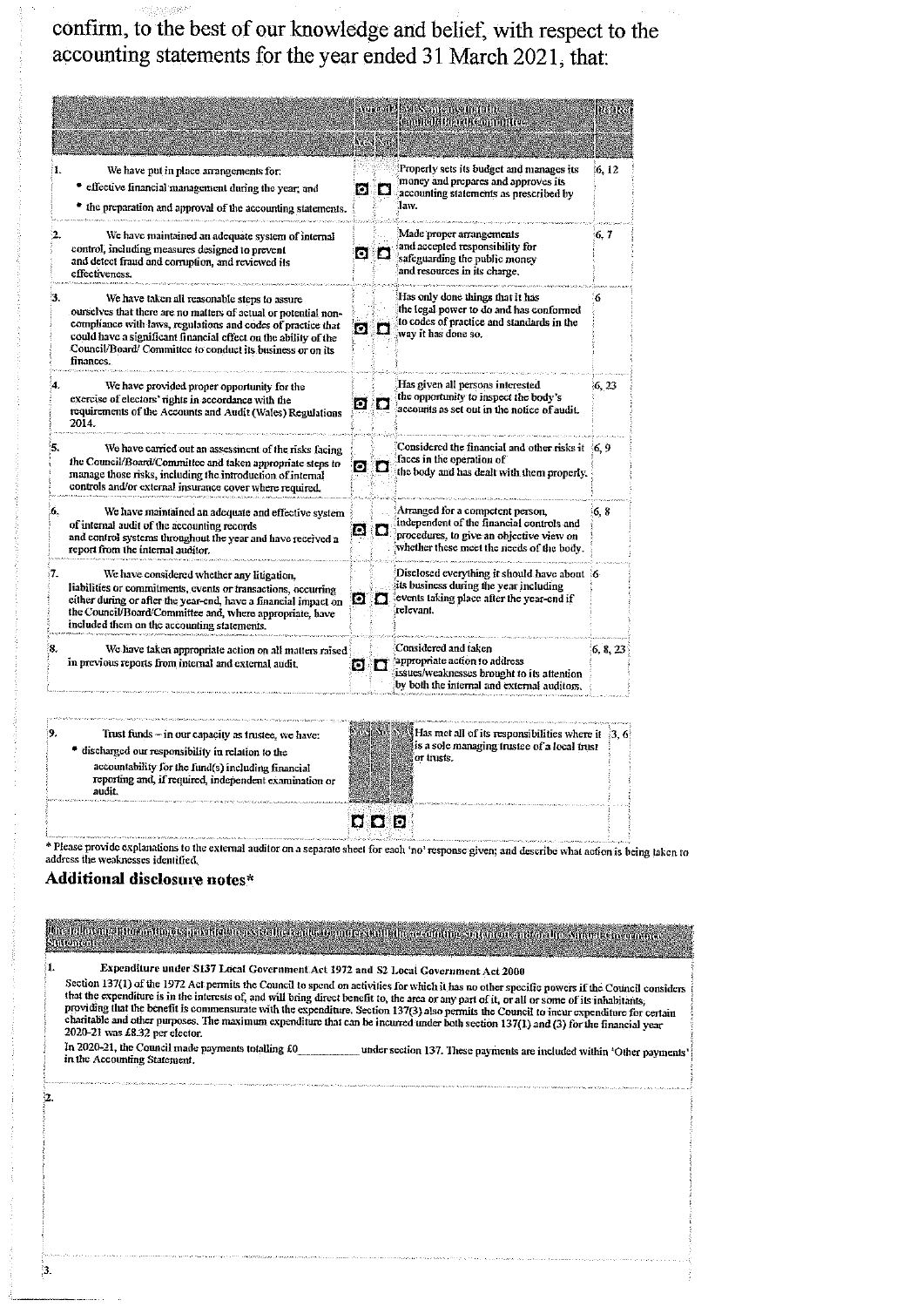|                                  |  | <del>ತ್ಯಾಂಡಿಯಾರ್ಡ್</del> ಎಂದು ಅಂದು ಅವರ ಸ್ವಾರ್ಡ್ ಅಂದು ಅವರು ಕಾರ್ಯಾಟಕ ಮಾಡಿದ್ದರು. ಅವರಿಗೆ ನಿಮ್ಮ ಕ್ರಿ                                                |  |
|----------------------------------|--|------------------------------------------------------------------------------------------------------------------------------------------------|--|
|                                  |  |                                                                                                                                                |  |
|                                  |  |                                                                                                                                                |  |
|                                  |  |                                                                                                                                                |  |
|                                  |  |                                                                                                                                                |  |
|                                  |  |                                                                                                                                                |  |
|                                  |  |                                                                                                                                                |  |
|                                  |  |                                                                                                                                                |  |
|                                  |  |                                                                                                                                                |  |
|                                  |  |                                                                                                                                                |  |
|                                  |  | * Include here any additional disclosures the Council considers necessary to aid the reader's understanding of the accounting statement and/or |  |
| the annual governance statement. |  |                                                                                                                                                |  |

#### **Council/Board/Committee approval and certification**

The Council/Committee is responsible for the preparation of the accounting statements and the annual governance statement in accordance with the requirements of the Public Audit (Wales) Act 2004 (the Act) and the Accounts

| Certification by the RFO<br>I certify that the accounting statements contained in this Annual Return.<br>presents fairly the financial position of the Council/Board/Committee, and Annual Governance Statement were approved by the<br>its income and expenditure, or properly presents receipts and payments, as Council/Board/Committee under minute reference:<br>the case may be, for the year ended<br>31 March 2021. | Approval by the Council/Board/Committee<br>I confirm that these accounting statements and |
|-----------------------------------------------------------------------------------------------------------------------------------------------------------------------------------------------------------------------------------------------------------------------------------------------------------------------------------------------------------------------------------------------------------------------------|-------------------------------------------------------------------------------------------|
|                                                                                                                                                                                                                                                                                                                                                                                                                             | Minute ref.<br>$24 - 06 - 21$<br>mini                                                     |
| RFO signature:                                                                                                                                                                                                                                                                                                                                                                                                              | $\mathcal{L}_{12}$<br>Chair of meeting signature: 4. Bonetto                              |
| <b>Adrian Isaacs</b><br>Name:                                                                                                                                                                                                                                                                                                                                                                                               | Name: Jill Bonetto                                                                        |
| Date:                                                                                                                                                                                                                                                                                                                                                                                                                       | Date:                                                                                     |

Reserve R  $\langle \hat{\mathbf{r}} \rangle$ 

o.

8

 $\sim$ 

Since 1943

 $\alpha$   $\approx$ 

W v

ò.

ñ a

 $\tilde{\Sigma}$ 

|            |                                                                                                              | APPARTMENTMY-REPUBLICATE AND ARRESTMENT TO A RECOVAL RECOVATION TO APPARTMENT OF A CONFIDENTIAL CONTACT AND A CONFIDENTIAL CONFIDENTIAL CONFIDENTIAL CONFIDENTIAL CONFIDENTIAL IN A GEOGRAPH CONFIDENTIAL CONFIDENTIAL CONFIDE                                                                                                                                                                                                                                                                                                                                                                                                                                                                                          |  |                                                |              |                           |  |
|------------|--------------------------------------------------------------------------------------------------------------|-------------------------------------------------------------------------------------------------------------------------------------------------------------------------------------------------------------------------------------------------------------------------------------------------------------------------------------------------------------------------------------------------------------------------------------------------------------------------------------------------------------------------------------------------------------------------------------------------------------------------------------------------------------------------------------------------------------------------|--|------------------------------------------------|--------------|---------------------------|--|
|            |                                                                                                              | $\label{eq:4.1} \frac{\partial \mu}{\partial x}=\frac{1}{2}e^{-\frac{2\pi}{3}x}e^{-\frac{2\pi}{3}x}=-\frac{2\pi}{3}e^{-\frac{2\pi}{3}x}e^{-\frac{2\pi}{3}x}e^{-\frac{2\pi}{3}x}e^{-\frac{2\pi}{3}x}e^{-\frac{2\pi}{3}x}e^{-\frac{2\pi}{3}x}e^{-\frac{2\pi}{3}x}e^{-\frac{2\pi}{3}x}e^{-\frac{2\pi}{3}x}e^{-\frac{2\pi}{3}x}e^{-\frac{2\pi}{3}x}e^{-\frac{2\pi}{3}x}e$<br>$\label{eq:2.1} \begin{array}{ccccc} &\mathbb{R}^2&\cdots&\mathbb{R}^2&\mathbb{R}^2\\ \mathbb{R}^2\mathbb{R}^2&\mathbb{R}^2&\mathbb{R}^2&\mathbb{R}^2&\mathbb{R}^2&\mathbb{R}^2&\mathbb{R}^2&\mathbb{R}^2&\mathbb{R}^2&\mathbb{R}^2&\mathbb{R}^2&\mathbb{R}^2&\mathbb{R}^2&\mathbb{R}^2&\mathbb{R}^2&\mathbb{R}^2&\mathbb{R}^2&\mathbb{R}^2&\$ |  |                                                |              | $\mathcal{H}$ and the set |  |
|            | 1.1                                                                                                          | And the company of the company of the company<br>the special contract of the contract of the second contract of the second contract of the second contract of the second contract of the second contract of the second contract of the second contract of the second contract o                                                                                                                                                                                                                                                                                                                                                                                                                                         |  | $\mathbf{r} = \mathbf{r} \mathbf{x} \tag{7.8}$ |              | $\sim$                    |  |
|            |                                                                                                              |                                                                                                                                                                                                                                                                                                                                                                                                                                                                                                                                                                                                                                                                                                                         |  |                                                | <b>STATE</b> |                           |  |
|            |                                                                                                              |                                                                                                                                                                                                                                                                                                                                                                                                                                                                                                                                                                                                                                                                                                                         |  |                                                |              |                           |  |
|            |                                                                                                              |                                                                                                                                                                                                                                                                                                                                                                                                                                                                                                                                                                                                                                                                                                                         |  |                                                |              |                           |  |
|            |                                                                                                              |                                                                                                                                                                                                                                                                                                                                                                                                                                                                                                                                                                                                                                                                                                                         |  |                                                |              |                           |  |
| ł.<br>- 11 | $\label{eq:1.1} \begin{array}{cc} \mathbf{w} & \mathbf{d} = -\mathbf{w} = -\frac{\mathbf{w}}{2} \end{array}$ |                                                                                                                                                                                                                                                                                                                                                                                                                                                                                                                                                                                                                                                                                                                         |  |                                                |              |                           |  |
|            |                                                                                                              |                                                                                                                                                                                                                                                                                                                                                                                                                                                                                                                                                                                                                                                                                                                         |  |                                                |              |                           |  |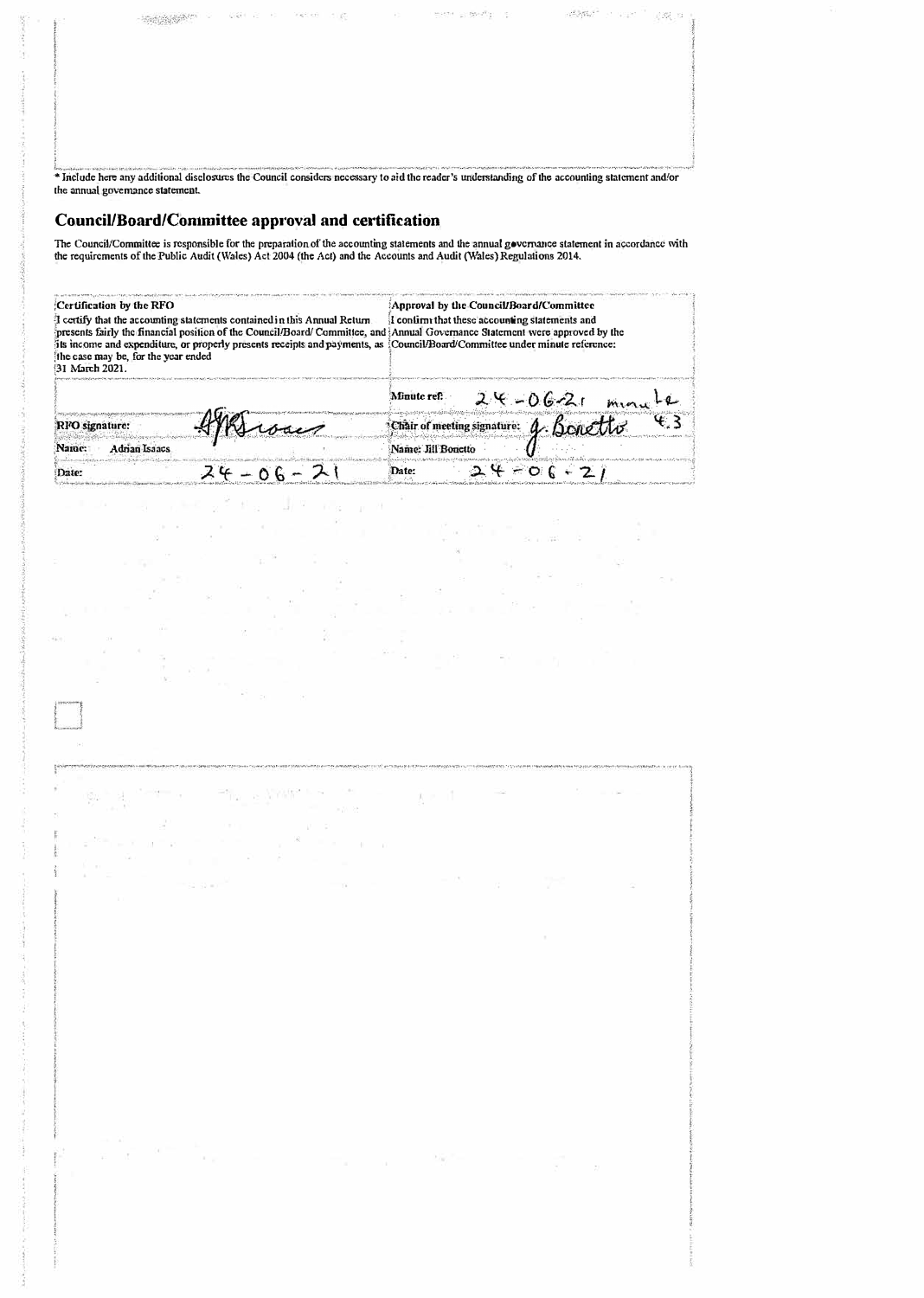Name of body: *Taffs* Well and Nantgarw Community Council<sup>\*</sup>

 $\tilde{\phi}:=\tilde{\phi}(\tilde{\phi}_{\tilde{\theta}}-\tilde{\phi}_{\tilde{\theta}})$ 

The Council/Board/Committee's internal audit, acting independently and on the basis of an assessment of risk,

 $\mathcal{M}^{\pm}$  . <br> <br> :  $\mathcal{M}$ 

has included carrying out a selective assessment of compliance with relevant procedures and controls expected

to be in operation during the financial year ending 31 March 2021.

The internal audit has been carried out in accordance with the Council/Board/Committee's needs and planned coverage. On the basis of the findings in the areas examined, the internal audit conclusions are summarised

in this table. Set out below are the objectives of internal control and the internal audit conclusions on whether,

in all significant respects, the following control objectives were being achieved throughout the financial year to a standard adequate to meet the needs of the Council/Board/Committee.

|                 |                                                                                                                                                                                                  | <b>Surger</b>                                      |                    |                             | Continual stock and teach, or as a graved the<br>mondendia Monteranterinta di tantut<br>international propriety and content materials. |  |  |
|-----------------|--------------------------------------------------------------------------------------------------------------------------------------------------------------------------------------------------|----------------------------------------------------|--------------------|-----------------------------|----------------------------------------------------------------------------------------------------------------------------------------|--|--|
|                 |                                                                                                                                                                                                  |                                                    | <b>Bospan Kvay</b> | $\sim$<br><b>CHANG RUTH</b> |                                                                                                                                        |  |  |
| я.              | Appropriate books of account have <b>to the C</b><br>been properly kept throughout the year.                                                                                                     |                                                    |                    | П                           | Sec Internal Audit Report                                                                                                              |  |  |
| 2.              | Financial regulations have been<br>met, payments were supported by<br>invoices, expenditure was approved and<br>VAT was appropriately accounted for.                                             | $\overline{\textbf{O}}$ of $\overline{\textbf{O}}$ |                    | П                           | See Internal Audit Report                                                                                                              |  |  |
| 3.              | The body assessed the significant<br>risks to achieving its objectives<br>and reviewed the adequacy of<br>arrangements to manage these.                                                          | ם פ                                                |                    | П                           | Sce Internal Audit Report                                                                                                              |  |  |
| 4.              | The annual precept/levy/resource<br>demand requirement resulted from an<br>adequate budgetary process, progress<br>against the budget was regularly<br>monitored, and reserves were appropriate. | $\bullet$ 0 $\bullet$                              |                    | П                           | See Internal Audit Report                                                                                                              |  |  |
| <sup>1</sup> 5. | Expected income was fully<br>received, based on correct prices, properly <b>COD</b><br>recorded and promptly banked, and VAT<br>was appropriately accounted for.                                 |                                                    |                    | п                           | See Internal Audit Report                                                                                                              |  |  |
| 6.              | Petty cash payments were<br>properly supported by receipts,<br>expenditure was approved and<br>VAT appropriately accounted for.                                                                  | $\bullet$ $\bullet$ $\bullet$ $\circ$              |                    | п                           | See Internal Audit Report                                                                                                              |  |  |
| 17.             | Salaries to employees and<br>allowances to members were paid in                                                                                                                                  |                                                    |                    |                             | See Internal Audit Report                                                                                                              |  |  |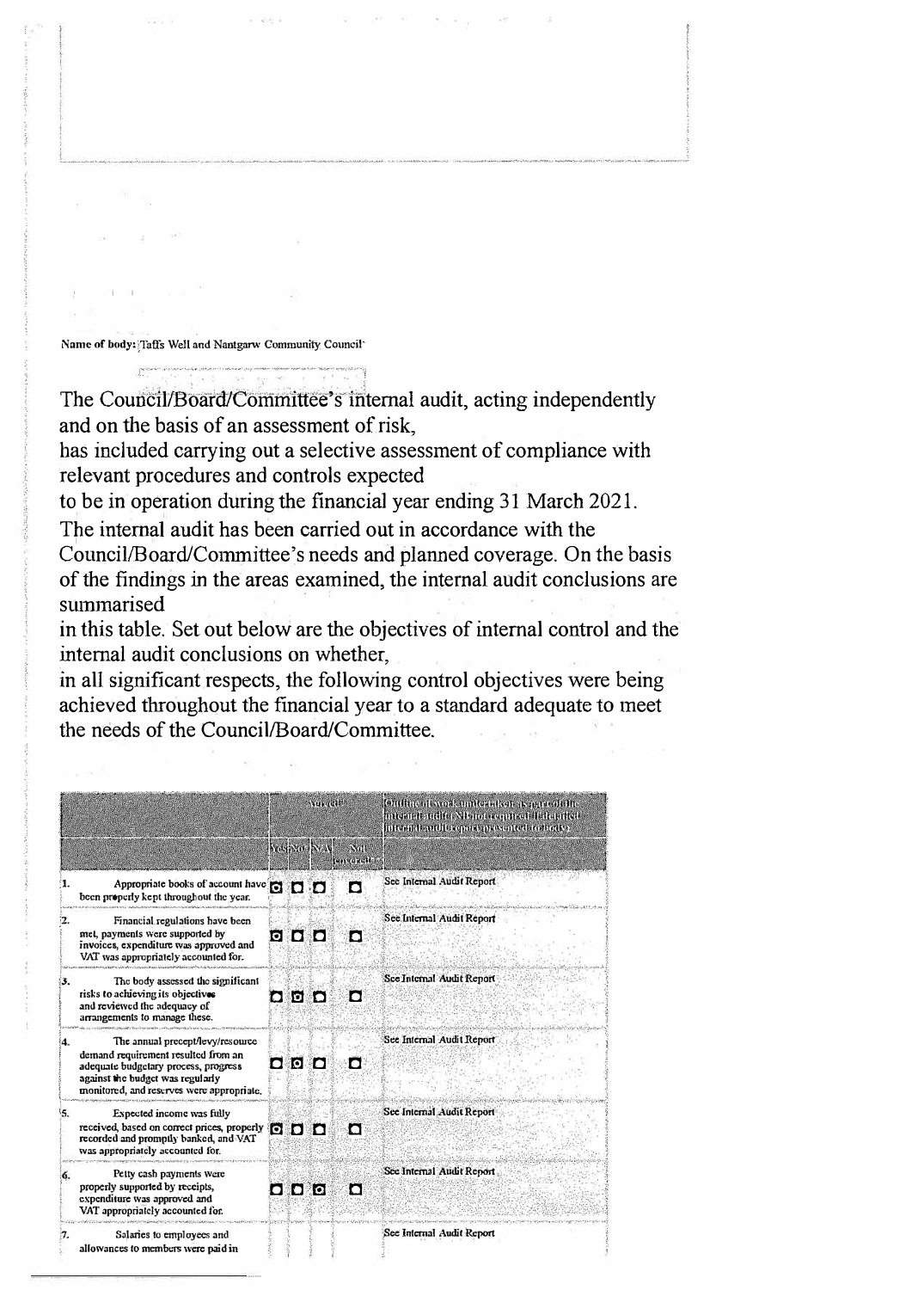| accordance with minuted approvals, and<br>PAYE and NI requirements were properly<br>applied. | <b>b</b> D D              |
|----------------------------------------------------------------------------------------------|---------------------------|
| Asset and investment registers<br>were complete, accurate,<br>and properly maintained.       | See Internal Audit Report |

|     |                                                                                                                                                                                                                                                                                                                                        | svintvoje. |              |    |                                                   | <b>I diffluo dissorte diffluoritische degeneration</b><br><b>Internationalists of visitors and relativity and relativity</b><br>internationalismentos en contrata a motor |  |  |
|-----|----------------------------------------------------------------------------------------------------------------------------------------------------------------------------------------------------------------------------------------------------------------------------------------------------------------------------------------|------------|--------------|----|---------------------------------------------------|---------------------------------------------------------------------------------------------------------------------------------------------------------------------------|--|--|
|     |                                                                                                                                                                                                                                                                                                                                        |            |              |    | <b><i><u>NGKO NATIONAL</u></i></b><br>fensazette. |                                                                                                                                                                           |  |  |
|     | Periodic and year-end bank<br>account reconciliations were properly<br>carried out.                                                                                                                                                                                                                                                    |            | 0 D D        |    | п                                                 | See Internal Audit Report                                                                                                                                                 |  |  |
| 10. | Accounting statements prepared<br>during the year were prepared<br>on the correct accounting basis (receipts<br>and payments/income<br>and expenditure), agreed with the<br>cashbook, were supported by an adequate<br>audit trail from underlying records, and<br>where appropriate, debtors and creditors<br>were properly recorded. |            | o lo .       | ैि |                                                   | See Internal Audit Report                                                                                                                                                 |  |  |
| 11. | Trust funds (including charitable<br>trusts). The Council/Board/ Committee<br>has met its responsibilities as a trustee,                                                                                                                                                                                                               |            | <b>D</b> D O |    |                                                   | пh                                                                                                                                                                        |  |  |

|                         | Waxaalk                   |                                    | <b>Continue the work unit continue to a generating</b><br><b>Internationalists of suderwantive Metropholis</b><br><b>International Security And Serves</b> |
|-------------------------|---------------------------|------------------------------------|------------------------------------------------------------------------------------------------------------------------------------------------------------|
|                         | <b><i>MC NO NORTH</i></b> | <b>SANTA</b><br><b>AND YOR OLD</b> |                                                                                                                                                            |
| Insert risk area<br>12. |                           |                                    | NGC 1                                                                                                                                                      |
|                         | O<br>ø<br>נ ז             |                                    |                                                                                                                                                            |
| Insert risk area<br>13. | П<br>់ ទៅ<br>n            |                                    | ҚУҚ-тарық терінің басында Қайтық Қазақсы қайры ұртарының алының қызында дең бездей кейде аталасының сайындаға                                              |
| 14.<br>Insert risk area | Đ.<br>ю                   | Ω                                  |                                                                                                                                                            |

\* If the response is 'no', please state the implications and action being taken to address any weakness in control identified (add separate sheets if needed).

\*\* If the response is 'not covered', please state when the most recent internal audit work was done in this area and when it is next planned, or if coverage is not required, internal audit must explain why not.

[My detailed findings and recommendations which I draw to the attention of the Council/Board/Committee are included in my detailed report to the Council/Board/Committee dated 31st May 2021.

#### Internal audit confirmation

.<br>Tanggalan

I/we confirm that as the Council's internal auditor, I/we have not been involved in a management or administrative role within the body<br>(including preparation of the accounts) or as a member of the body during the financia no conflicts of interest surrounding my appointment.

| Name of person who carried out the internal audit:                          |  | <b>Jason Morgan</b>                                                                                                  |
|-----------------------------------------------------------------------------|--|----------------------------------------------------------------------------------------------------------------------|
|                                                                             |  |                                                                                                                      |
| Signature of person who carried out the internal audit: $\mathbf{JAMorgan}$ |  |                                                                                                                      |
|                                                                             |  |                                                                                                                      |
|                                                                             |  |                                                                                                                      |
| Date: 2.6.2021                                                              |  | kitoliiti talaa ilma kusaa maan maala ilmaan oo maan maan maanilima maan maanilima maan maanilimin maanilimin maanil |
|                                                                             |  |                                                                                                                      |

#### Guidance notes on completing the Annual Return

- 1. You must apply proper practices when preparing this Annual Return. Proper practices are set out in the Practitioners' Guide.
- 2. Make sure that the Annual Return is fully completed ie, no empty red boxes. Please avoid making any amendments to the completed return. If this is unavoidable, cross out the incorrect entries, make sure the amendments are drawn to the attention of the body, properly initialled and an explanation for them is provided to the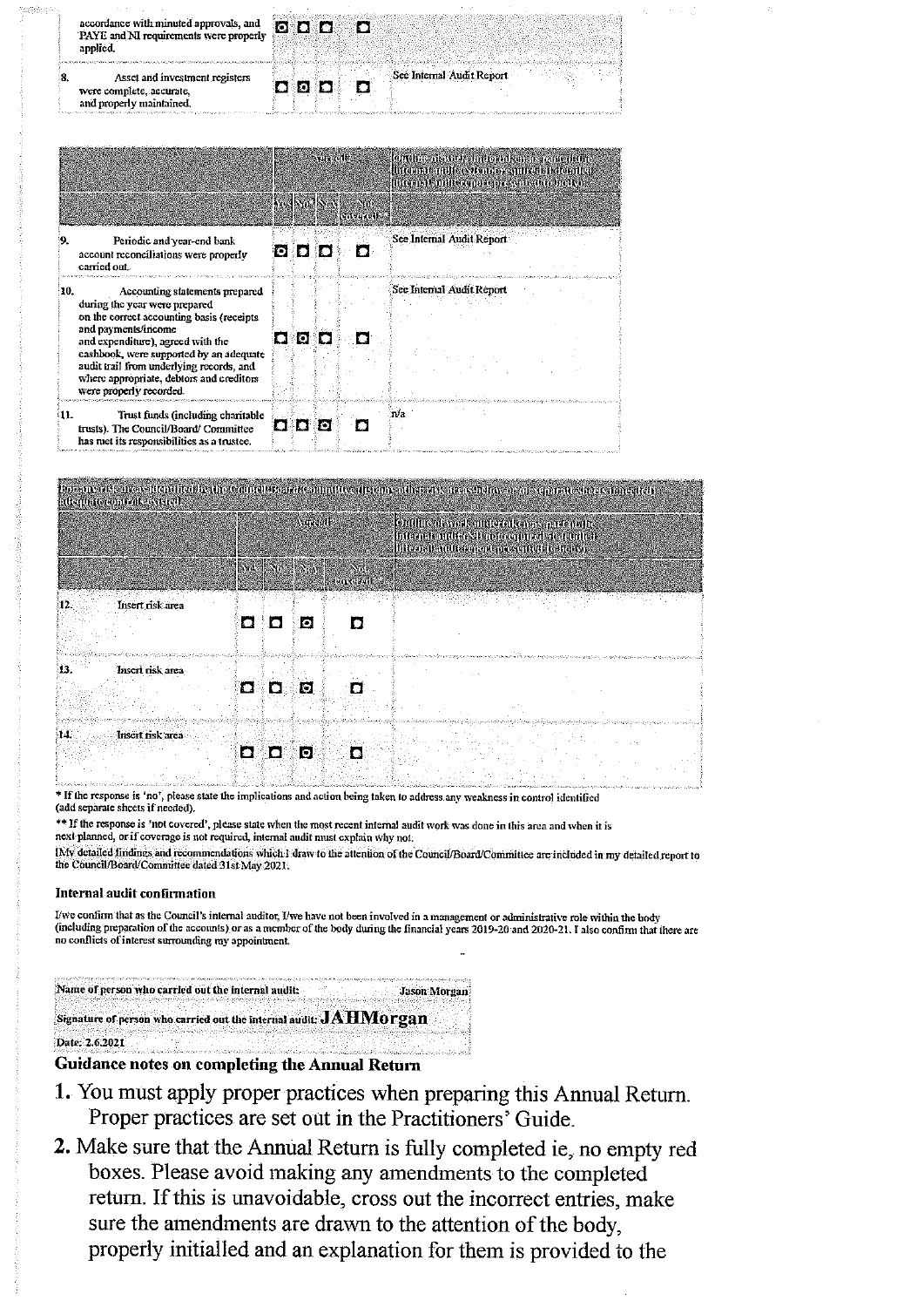external auditor. Please do not use correction fluid. Annual returns that are incomplete or contain unapproved and/or unexplained amendments or correction fluid will be returned unaudited and may incur additional costs. Ask your auditor for an electronic copy of the form if required.

- 3. Use a second pair of eyes, perhaps the Chair or a member, to review your Annual Return for completeness before sending the original form to the auditor.
- 4. Make sure that your accounting statements add up, that the balance carried forward from the previous year (line 7 of 2020) equals the balance brought forward in the current year (line 1 of 2021). Explain any differences between the 2020 figures on this Annual Return and the amounts recorded in last vear's Annual Return.
- 5. Explain fully any significant variances in the accounting statements. Do not just send in a copy of your detailed accounting records instead of this explanation. The external auditor wants to know that you understand the reasons for all variances. Include a detailed analysis to support your explanation and be specific about the values of individual elements making up the variances.
- 6. Make sure that the copy of the bank reconciliation you send to your auditor with the Annual Return covers

all your bank accounts and cash balances. If there are no reconciling items, please state this and provide evidence of the bank balances. If your Council holds any short-term investments, please note their value on

the bank reconciliation. The auditor should also be able to agree your bank reconciliation to line 9 in the accounting statements. More help on bank reconciliations is available in the Practitioners' Guide.

- 7. Every council must send to the external auditor, information to support the assertions made in the Annual Governance Statement even if you have not done so before. Your auditor will tell you what information you need to provide. Please read the audit notice carefully to ensure you include all the information the auditor has asked for. You should send copies of the original records (certified by the Clerk and Chair as accurate copies) to the external auditor and not the original documents themselves.
- 8. Please do not send the auditor any information that you are not specifically asked for. Doing so is not helpful.
- 9. If the auditor has to review unsolicited information, repeat a request for information, receives an incomplete bank reconciliation or explanation of variances or receives original documents that must be returned, the auditor will incur additional costs for which they are entitled to charge additional fees.
- 10. Please deal with all correspondence with the external auditor **promptly.** This will help you to meet your statutory obligations and